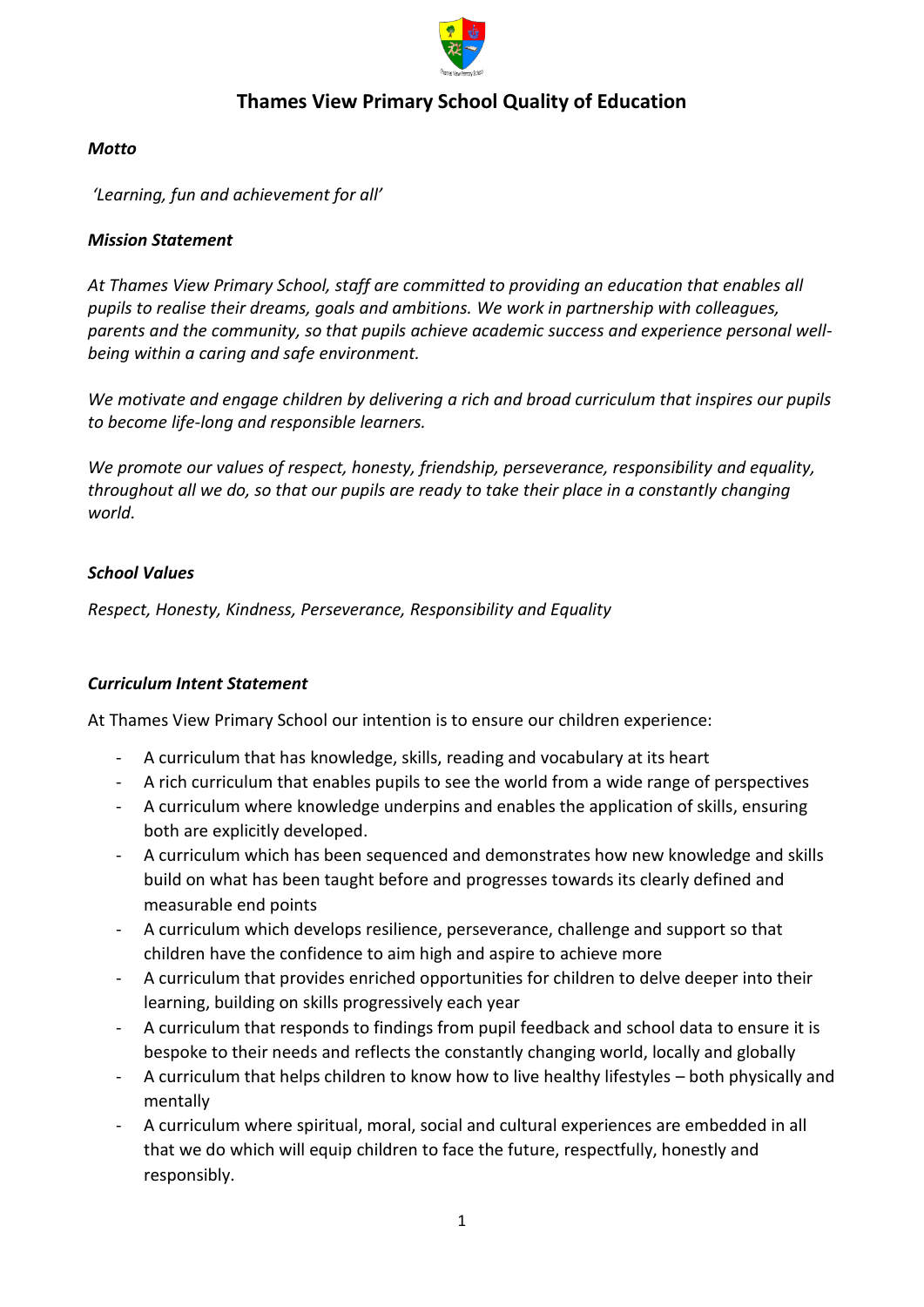

### *Curriculum Implementation*

Our Curriculum has a knowledge and skills led approach. Through the planning of carefully sequenced learning journeys we aim to deliver high quality lessons that enable our pupils to learn more, know more and remember more within creative and exciting contexts. We endeavour to link subjects, where appropriate, so that learning experiences are complimentary, real and relevant, promote progression and enhance the statutory requirements of the National Curriculum. Topics are enriched through the use of quality and varied texts and in so doing develop pupils' reading skills and reading for pleasure.

Our curriculum is further supplemented through the provision of engaging, valuable Educational Visits and by welcoming visitors to the school to support creative learning experiences for all our pupils. We also, whenever appropriate, endeavour to make use of our outside spaces to inspire learning. Discovery RE, Charanga Music and PE lessons are planned from pre-prepared schemes and follow whole school progression frameworks.



#### **The Thames View Learning Journey**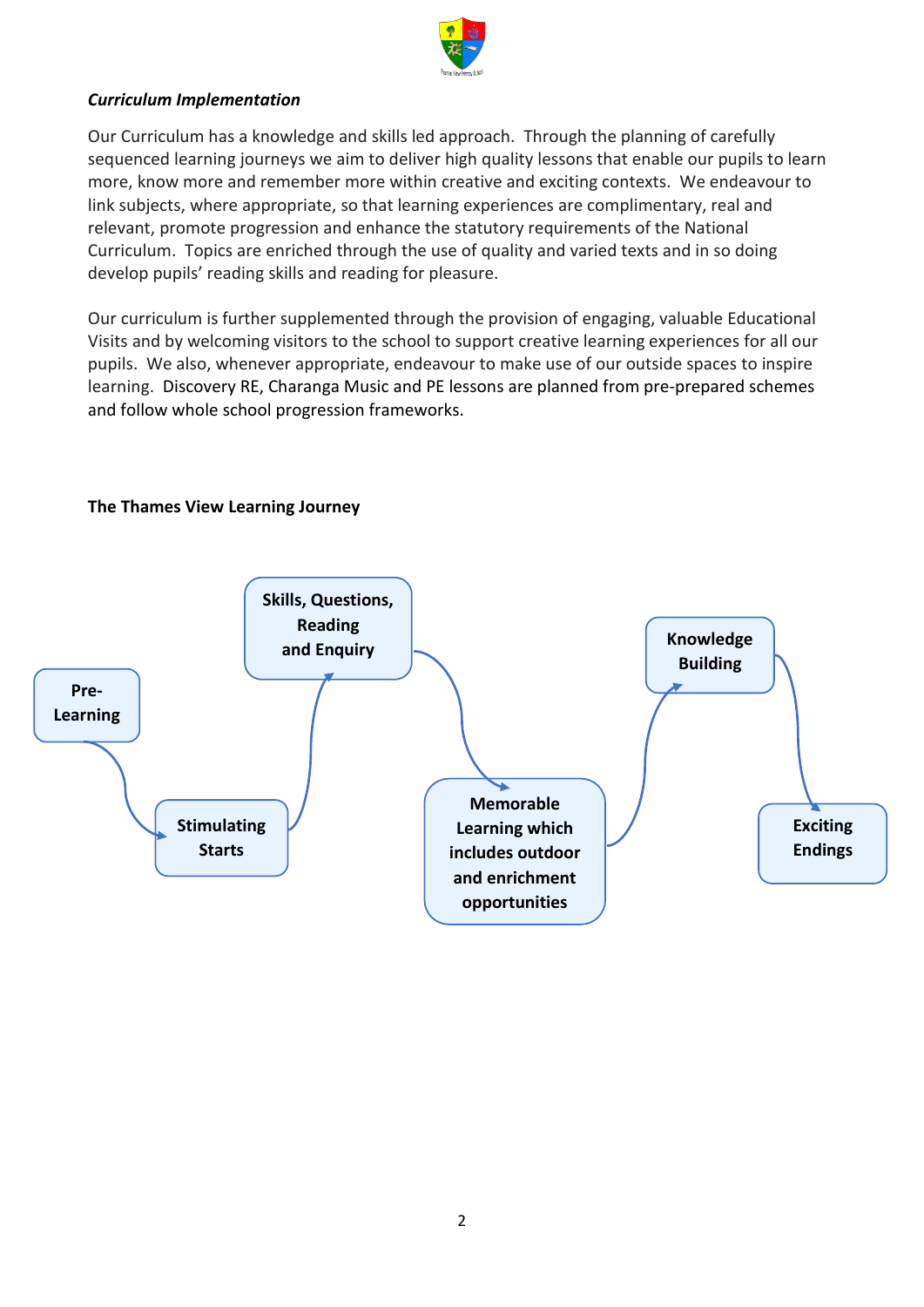

### **English**

## **Reading**

Reading is explicitly taught through quality texts and other stimuli that inspire and engage the children. We approach the teaching of reading through daily whole class reading sessions across the week. We use Reading Vipers (Vocabulary, Inference, Prediction, Explanation, Retrieval, and Sequencing/Summarising) recorded in reading journals. More reading is embedded within the daily English lesson and across the curriculum.

## **Writing**

We take children through a writer's journey in order to improve them as writers. Firstly, children are exposed to a particular genre where they learn about particular key features and techniques, being exposed to what a good one looks like as an example. Next, children are given a purposeful and exciting writing stimulus which promotes and encourages creativity. They explore and record their ideas through drafting, editing and proofreading, honing their skills through focussed teacher feedback. Finally, children present their completed work and are challenged to compose their own independent piece of writing based on their studied genre. Throughout the process, spelling (promoted through the Spelling Shed scheme), punctuation and grammar weave into written work, ensuring that skills are recapped and reinforced to embed and instil deeper understanding.

'Star Writers' from each class are recognised on weekly basis during celebration assemblies and children are encouraged make progress with their handwriting skills in order to gain a 'pen licence'.

### **Maths**

We are passionate about the developments children make in mathematics. Children in all year groups are introduced to new concepts by exploring hands-on resources before moving to pictorial and abstract levels of questioning. We aim for a balance between mathematical fluency (arithmetic), reasoning and problem solving in order to ensure that our children are able to apply the skills that they learn in the classroom to everyday life. Children are also given opportunities to apply their learning in mathematics during enterprise projects and STEM weeks, periodically placed throughout the academic year. We promote the development of children's multiplication fluency and speed by using the Times Tables Rock Stars. Children in Years two to six have the opportunity to practice set times tables, both in class and at home, with their progress recognised on a weekly basis. By creating a rich and exciting Mastery approach to the mathematical curriculum, we aim to create budding mathematicians, who have deep, secure understanding of number and enthusiasm to tackle a range of problems in order for them to become life-long mathematicians.

### **Physical and mental health and well-being**

The promotion of understanding and managing pupils' emotional health and well-being is important to us at Thames View and is threaded into many elements of the learning week and our school values are promoted in weekly assemblies. An emotional health and well-being focus is set in the school council meetings which meet regularly to reflect on what is going well in school to support pupils and develop ideas for further help. We aim to respond to how pupils want to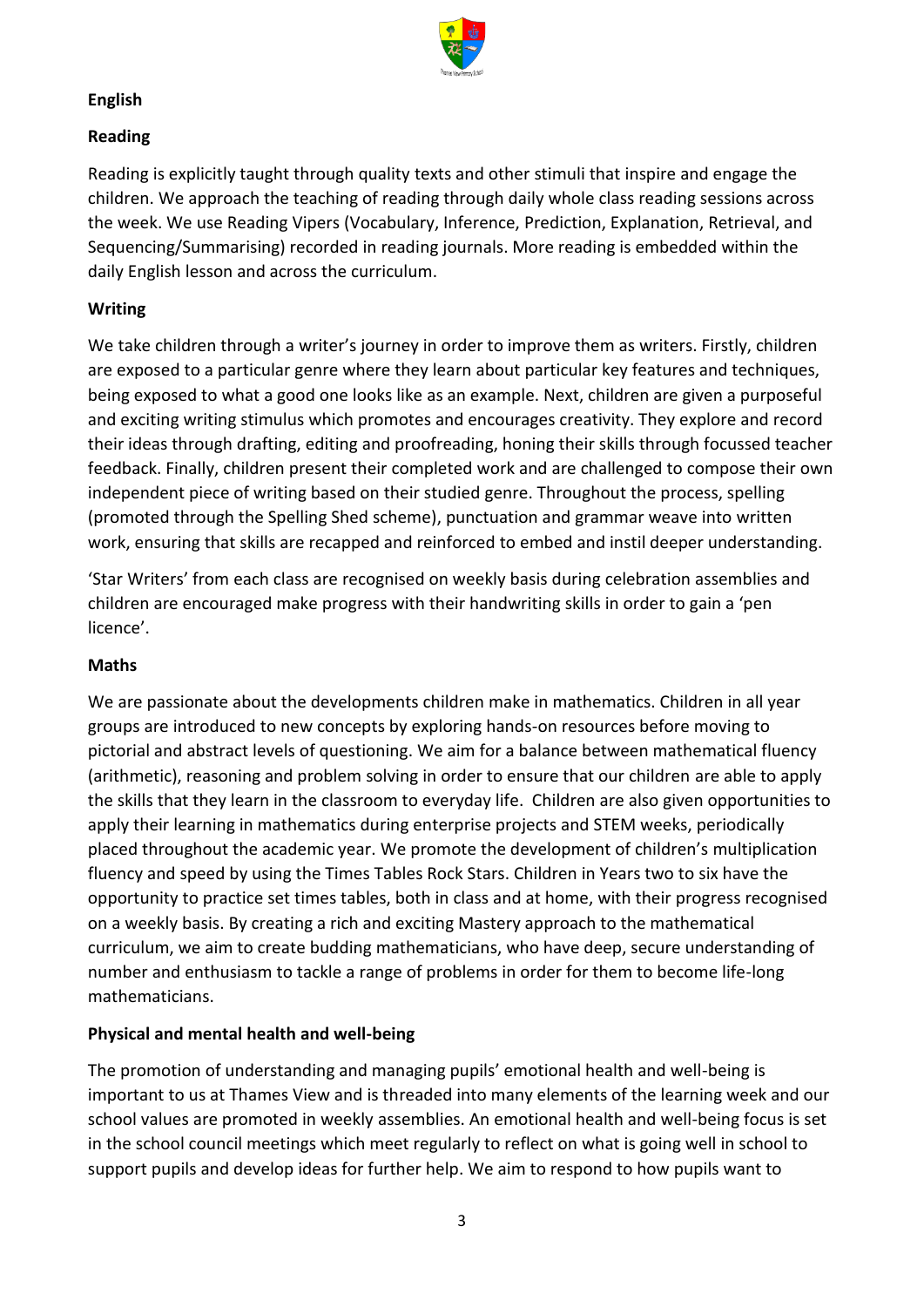

support their own social and emotional development through school and encourage children to talk to a trusted adult if they have any worries. A number of children have the opportunity to access 'Listening Ear' sessions provided by one of our Teaching Assistants. We promote healthy life styles through the following:

- Children are given opportunities to complete the 'Daily Mile'

- The school promotes healthy eating through healthy snacks

- A well-designed P.E curriculum that leads to children developing excellent skills and competition in a range of local tournaments

- Sports coaches ensure that all children are encouraged to be more active through excellent coaching in P.E sessions and after school clubs

- Play leaders organise games and model good behaviour to younger children in the KS1 playground at lunch time

- Peer mediators support the Midday Meal Supervisors in offering structured playtime games and social skills support for peers who experience playtime difficulties in the KS2 playground.

- Daily collective worship takes different forms across the school and gives children the opportunity to reflect on their thoughts and feelings, and discuss where appropriate.

## **Music enrichment**

Every child has an opportunity to learn a musical instrument by the time they leave school. The school offers a range of enrichment opportunities in music, including the experience of 1:1 and group tuition for guitar, flute, brass, singing, recorder, drumming and double bass.

The children enjoy singing in assemblies and take part in quality year group performances (for example at Christmas.) Children enjoy visiting musical events and activities ran by Medway Music Association and the Medway Teaching Alliance and we are constantly looking for new and innovative ways to enrich their music experience. We have a new choir that is open to all and performs regularly throughout the academic year.

Within the classroom, teachers seek to include Music within Topic learning, where there are natural links. Key music skills related to the curriculum are also delivered through the 'Charanga' syllabus.

### **House points**

At Thames View, we place great importance on improving the children's learning skills; this is done through the school's teaching of Building Learning Powers. Children are rewarded in class with house points for displaying a range of different qualities that we have identified as key to becoming a successful learner and citizen. Children demonstrating these skills are awarded house points and/or pupil of the week certificates in celebration assembly.